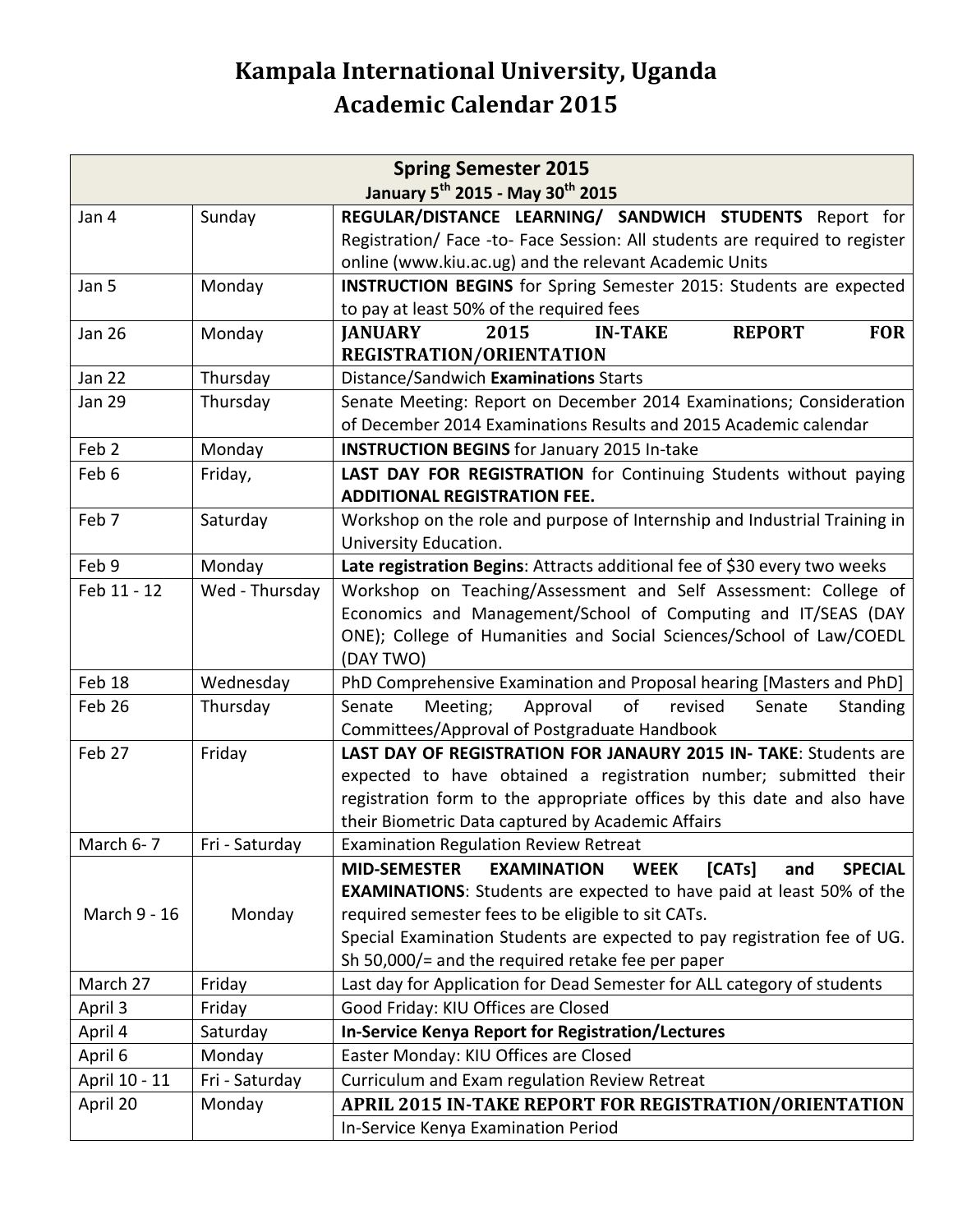## **Kampala International University, Uganda Academic Calendar 2015**

| April 20 - 25                                                 | Wed - Saturday | Thesis/Dissertation Public Defense                                          |  |  |
|---------------------------------------------------------------|----------------|-----------------------------------------------------------------------------|--|--|
| April 28                                                      | Monday         | <b>INSTRUCTION BEGINS</b> for April 2015 In-take                            |  |  |
|                                                               |                | Teaching Period for Regular Students Ends                                   |  |  |
| April 30                                                      | Thursday       | <b>Registration for RECESS TERM in Colleges and Schools</b>                 |  |  |
|                                                               |                | Senate Meeting: Approval of Revised University Rules and Regulations        |  |  |
| May 1                                                         | Friday         | Labor Day: KIU Offices are closed                                           |  |  |
| May 2                                                         | Saturday       | First Graduation Ceremony [December Class 2014 and those who missed         |  |  |
|                                                               |                | <b>2014 Graduation Ceremony]</b>                                            |  |  |
| May 4                                                         | Monday         | In-Service Uganda Report for Registration/Lectures                          |  |  |
| May 13                                                        | Wednesday      | END OF SPRING SEMESTER EXAMINATION BEGINS FOR REGULAR and                   |  |  |
|                                                               |                | <b>JANAURY 2015 IN-TAKE</b>                                                 |  |  |
| May 21                                                        | Thursday       | Distance/Sandwich Examinations Starts                                       |  |  |
| <b>May 10</b>                                                 | Sunday         | Distance Learning/Sandwich Students Report for Face to Face session         |  |  |
| May 28                                                        | Thursday       | Senate Meeting: Approval of Revised Quality Assurance Portfolio and         |  |  |
|                                                               |                | Research Policy                                                             |  |  |
| June 5                                                        | Friday         | LAST DAY OF REGISTRATION for April 2015 In-take: Students are               |  |  |
|                                                               |                | expected to have submitted their registration form to the appropriate       |  |  |
|                                                               |                | offices by this date                                                        |  |  |
| June 8 - 30                                                   | Wednesday      | Registration for November 2015 Graduation: Prospective Undergraduate        |  |  |
|                                                               |                | students are expected to hand in their Research Project and cross-check     |  |  |
|                                                               |                | their Bio-data details with the respective HODs                             |  |  |
|                                                               |                | <b>Recess Term 2015</b>                                                     |  |  |
|                                                               |                | June 15 <sup>th</sup> - July 31 <sup>st</sup> 2015                          |  |  |
|                                                               |                | <b>Eligible Students Report for Recess Term 2015 Registration</b>           |  |  |
|                                                               | Monday         | Students who wish to register for New Course (s) shall pay 50% of the       |  |  |
| June 15                                                       |                | required regular semester fees of their Programme of Study and shall be     |  |  |
|                                                               |                | restricted to register NOT more than 9 credit Units                         |  |  |
|                                                               |                | Students who wish to register for missed or failed course units shall pay a |  |  |
|                                                               |                | registration fee of UG. Sh 50,000/= and the required retake fee per course  |  |  |
| June 19 - 21                                                  | Fri - Sunday   | CONTINUOUS ASSESSMENT TEST [CATs] Period for April 2010 In-take:            |  |  |
|                                                               |                | Students are expected to have paid at least 50% of the required semester    |  |  |
|                                                               |                | fees to be eligible to sit CATs                                             |  |  |
| June 25                                                       | Thursday       | <b>Senate Meeting</b>                                                       |  |  |
| July 27 - 31                                                  | Mon - Friday   | <b>EXAMINATION PERIOD for April 2015 In-take and RECESS Term</b>            |  |  |
|                                                               |                | PhD Comprehensive Examination                                               |  |  |
| July 30                                                       | Thursday       | Senate Meeting: Student Disciplinary Committee Report and Approval of       |  |  |
|                                                               |                | <b>Spring Semester Results</b>                                              |  |  |
| <b>Fall Semester 2015</b>                                     |                |                                                                             |  |  |
| August 14 <sup>th</sup> 2015 - December 19 <sup>th</sup> 2015 |                |                                                                             |  |  |
| Aug 8                                                         | Saturday       | In-service Kenya/Uganda Report for Registration/Lectures                    |  |  |